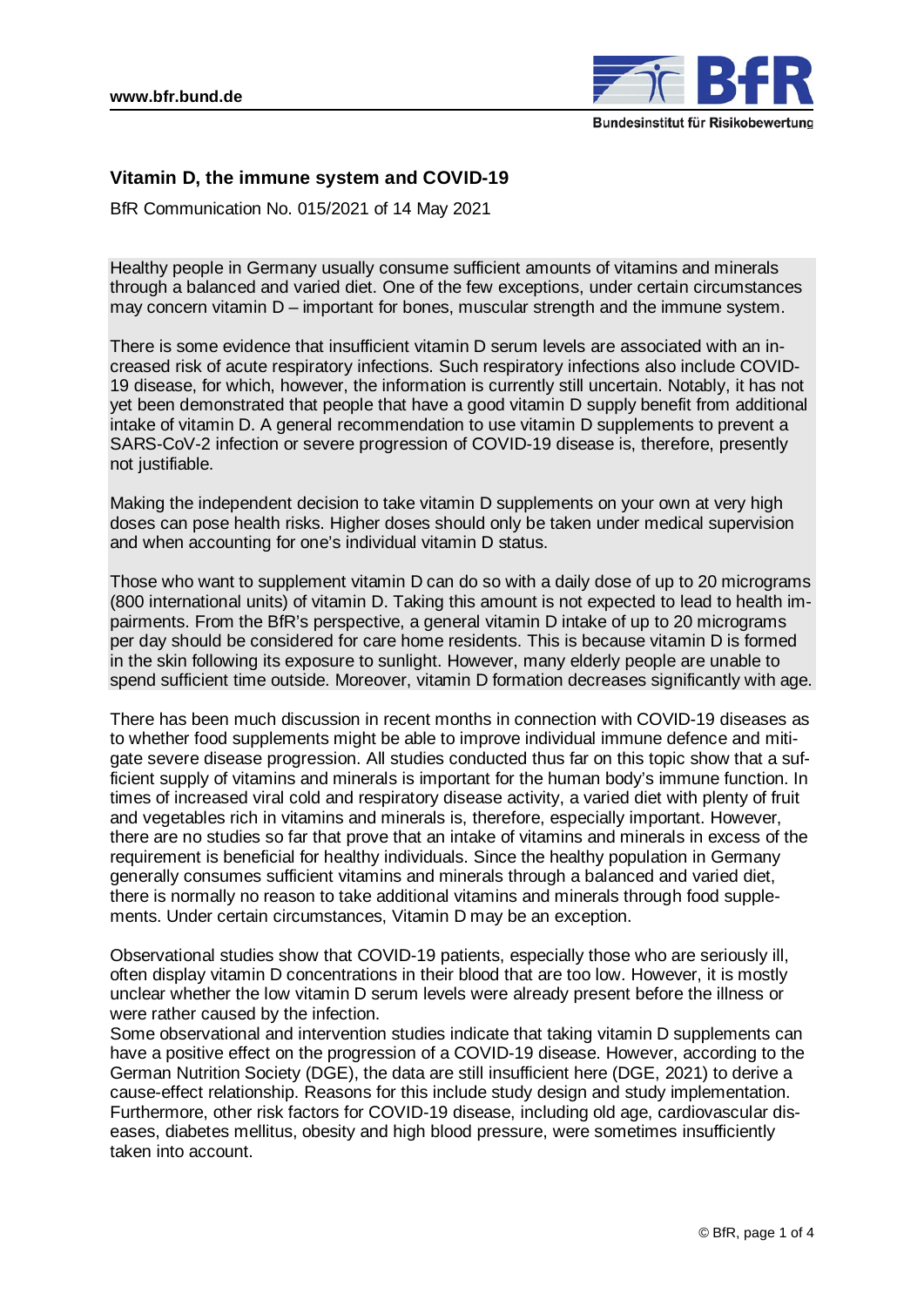

#### **www.bfr.bund.de**

1

It is scientifically indisputable that a sufficient vitamin D supply contributes to the normal functioning of the immune system. Studies also show that people with an insufficient vitamin D supply have an increased risk of acute respiratory infections and can benefit from vitamin D supplements. Benefits for people with an adequate vitamin D status could not be proven thus far. Therefore, a general recommendation for preventing acute respiratory infections by taking supplements that contain vitamin D is currently not justifiable.

Nevertheless, a good vitamin D supply is important. 25-hydroxy vitamin D serum levels of at least 50 nanomoles per litre – or expressed as nanograms per millilitre: at least 20 nanograms per millilitre – reflect a desirable supply. The best way to achieve this is through the skin's own synthesis. With sufficient exposure to sunlight, the body's own production in the skin contributes to the vitamin D supply<sup>[1](#page-1-0)</sup> to an extent of 80-90 percent. Physical exercise and outdoor activity also strengthen muscles and bones. Furthermore, it is recommended to eat oily sea fish, such as herring or salmon, once or twice a week.

However, not everyone achieves sufficient vitamin D levels through the body's own production from exposure to sunlight. Additional vitamin D intake may, therefore, be appropriate for certain groups of people, especially during the winter months. Those who want to supplement vitamin D should turn to food supplements with up to 20 micrograms of vitamin D (800 international units) per day since this dose is not associated with any health concerns.

The use of food supplements may be particularly appropriate for people who belong to a risk group for insufficient vitamin D supply. Risk groups include people who spend little or no time outside or, for example, for cultural or religious reasons, only go outside with their bodies completely covered. Furthermore, people with dark skin belong to the risk groups since they produce less vitamin D than people with light skin due to the high concentration of the skin pigment melanin. Another important risk group includes elderly people because vitamin D formation decreases significantly with age. There are also often individuals among the elderly population who display limited mobility, who are chronically ill or in need of care, who are unable to spend time outside at all or spend very little time outside. Hence, Vitamin D deficiency can be particularly widespread among care home residents. For this risk group, general supplementation with up to 20 micrograms of vitamin D per day should, therefore, be considered. From a medical perspective, in certain cases there might be an indication for higher doses. Parallel to supplementation, serum levels should be monitored regularly.

In the case of additional vitamin D intake via food supplements, it is noted that the European Food Safety Authority (EFSA) has derived a tolerable upper intake level (UL) of 100 micrograms (4,000 international units) for intake of vitamin D per day for adults and children aged 11 and over. A UL of 50 micrograms (2,000 international units) per day was derived for younger children aged between 1 and 10. This tolerable upper intake level refers to intake from all food sources, including supplements that contain vitamin D and vitamin D-enriched foods. The UL does not represent an intake recommendation. A regular daily vitamin D intake above the UL increases the risk of adverse effects, such as the formation of kidney stones or renal calcification. In the context of usual dietary habits, this is currently only possible by taking high-dose vitamin D supplements.

<span id="page-1-0"></span><sup>1</sup> Special conditions apply to infants (medically controlled vitamin D prophylaxis with 10-12.5 micrograms per day) since infants should not be exposed to direct sunlight.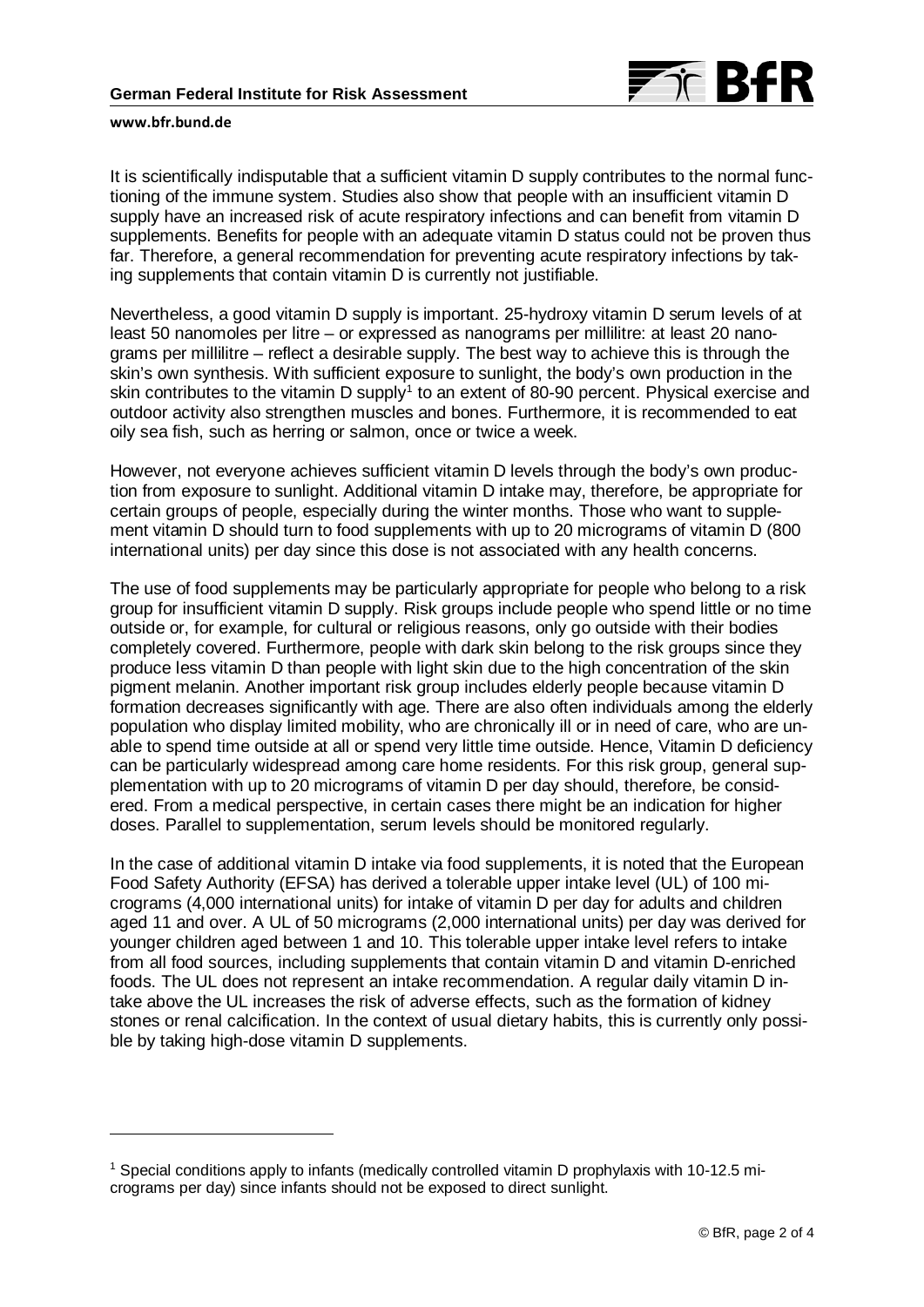

#### **www.bfr.bund.de**

However, for therapeutically reasons, meaning as part of medical treatment, higher vitamin D intake amounts may be necessary. Consuming higher doses and very high quantities in particular, should take place only under medical supervision and when accounting for one's individual vitamin D status. Case reports have shown that the uncontrolled intake of vitamin D supplements at very high doses under one's own direction can have serious health consequences, such as acute renal failure.

Food supplements are not intended to treat, heal or mitigate the symptoms of a disease or illness. Food supplements are not medicines but are food products that can supplement a normal diet. Food supplements must be safe and must not cause any adverse health effects.

### **Further information on the topic of food supplements, vitamin D and COVID-19 can be found on the BfR website**

A-Z index of food supplements: [https://www.bfr.bund.de/en/a-z\\_index/food\\_supplements-129789.html](https://www.bfr.bund.de/en/a-z_index/food_supplements-129789.html)

Selected questions and answers on vitamin D: <https://www.bfr.bund.de/cm/349/selected-questions-and-answers-on-vitamin-d.40414212.pdf>

Selected questions and answers on the COVID-19: [https://www.bfr.bund.de/en/can\\_the\\_new\\_type\\_of\\_coronavirus\\_be\\_transmit](https://www.bfr.bund.de/en/can_the_new_type_of_coronavirus_be_transmitted_via_food_and_objects_-244090.html)ted via food and objects -244090.html

## **Information from the German Nutrition Society (DGE) on the topic of vitamin D and COVID-19 (in German)**

[https://www.dge.de/wissenschaft/weitere-publikationen/fachinformationen/vitamin-d-und](https://www.dge.de/wissenschaft/weitere-publikationen/fachinformationen/vitamin-d-und-covid-19/)[covid-19/](https://www.dge.de/wissenschaft/weitere-publikationen/fachinformationen/vitamin-d-und-covid-19/)

<https://www.dge.de/presse/pm/vitamin-d-und-covid-19/>

BfR 'Opinions app'



### **About the BfR**

The German Federal Institute for Risk Assessment (BfR) is a scientifically independent institution within the portfolio of the Federal Ministry of Food and Agriculture (BMEL) in Germany. It advises the German federal government and German federal states ("Laender") on questions of food, chemical and product safety. The BfR conducts its own research on topics that are closely linked to its assessment tasks.